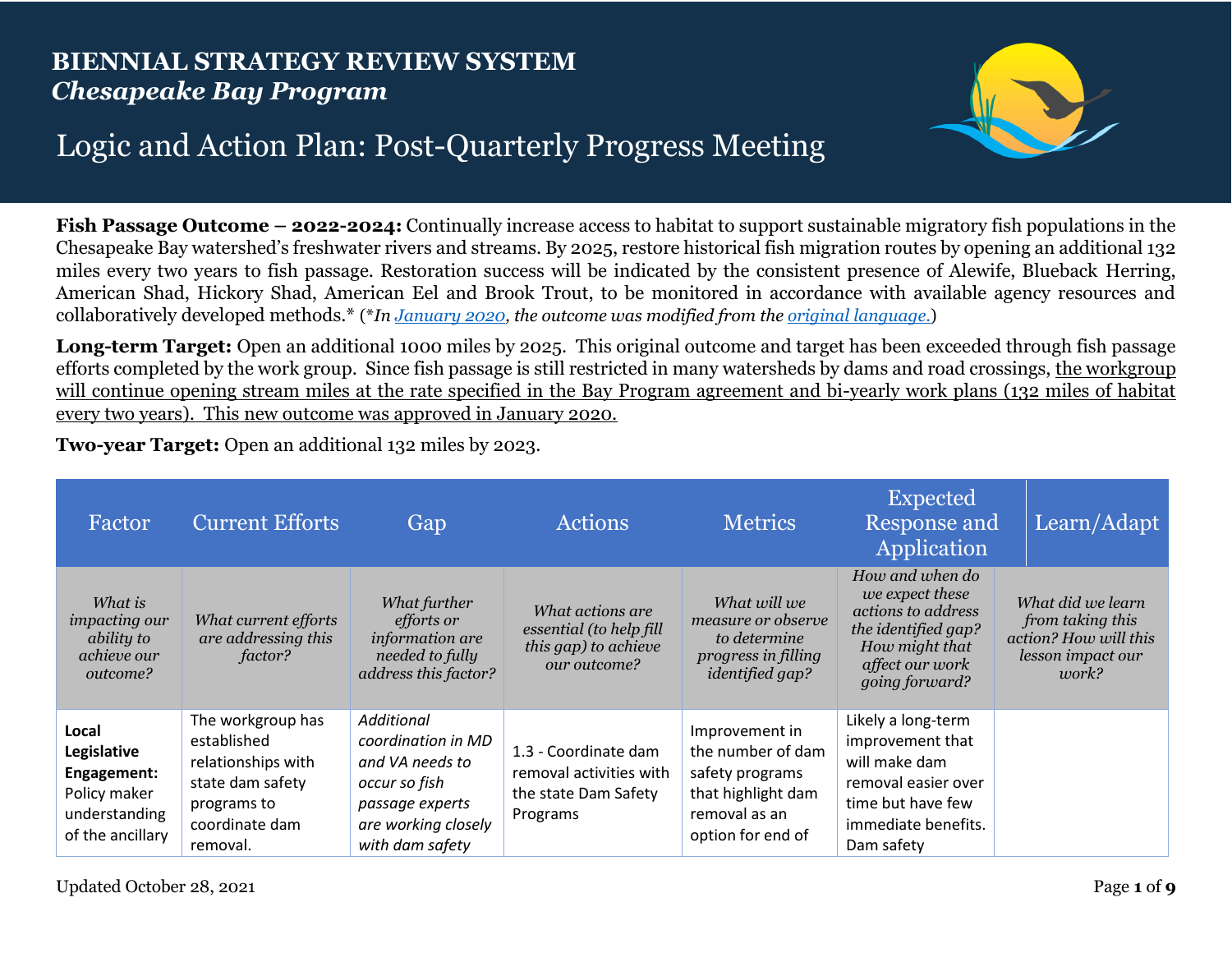| benefits of<br>dam removal                                                                               |                                                                                                                                                                                                                                                                          | offices to target<br>potential dam<br>removal projects at<br>high-risk dams.                                                                                                                                      |                                                                                                                                                                                                                                                                                        | utility and life cycle<br>planning                                                 | programs are<br>largely unstaffed<br>and devote time<br>the vast majority of<br>their time to critical<br>dam safety<br>inspections.                                                                                                                                                                             |
|----------------------------------------------------------------------------------------------------------|--------------------------------------------------------------------------------------------------------------------------------------------------------------------------------------------------------------------------------------------------------------------------|-------------------------------------------------------------------------------------------------------------------------------------------------------------------------------------------------------------------|----------------------------------------------------------------------------------------------------------------------------------------------------------------------------------------------------------------------------------------------------------------------------------------|------------------------------------------------------------------------------------|------------------------------------------------------------------------------------------------------------------------------------------------------------------------------------------------------------------------------------------------------------------------------------------------------------------|
| Landowner<br>Engagement:<br>Dam owner<br>understanding<br>of the ancillary<br>benefits of<br>dam removal | The workgroup<br>continues conducting<br>outreach to dam<br>owners on the<br>benefits of dam<br>removal through<br>workshops and<br>outreach materials.                                                                                                                  | The workgroup<br>lacks outreach<br>professionals. The<br>workgroup would<br>benefit from the<br>assistance of the<br>Bay Program in<br>developing high<br>quality outreach<br>materials to mail to<br>dam owners. | 1.2 - Continue dam<br>removal activities in<br>the Chesapeake Bay<br>1.7 - Consult with the<br>Chesapeake Bay<br>Program<br>Communications<br>Workgroup to develop<br>communications<br>products                                                                                       | The increased<br>number of dam<br>owners willing to<br>remove their dams           | In the longer term,<br>more high priority<br>dam removals on<br>public/private land<br>will occur. A<br>"waitlist" of<br>possible dam<br>removal projects<br>could be generated.                                                                                                                                 |
| Landowner<br>Engagement:<br>Dam owner<br>willingness to<br>remove dams                                   | The workgroup<br>continues outreach<br>to dam owners on<br>the benefits of dam<br>removal through<br>brochures and<br>workshops. The<br>Workgroup is also<br>investigating various<br>incentive programs<br>for dam removal<br>including possible<br>mitigation banking. | The workgroup<br>lacks outreach<br>professionals. The<br>workgroup would<br>benefit from the<br>assistance of the<br>Bay Program in<br>developing high<br>quality outreach<br>materials to mail to<br>dam owners. | 1.2 - Continue dam<br>removal activities in<br>the Chesapeake Bay<br>1.3- Coordinate dam<br>removal activities with<br>the state Dam Safety<br>Programs<br>1.7 - Consult with the<br>Chesapeake Bay<br>Program<br>Communications<br>Workgroup to develop<br>communications<br>products | The increased<br>number of dam<br>owners willing to<br>remove their dams           | In the longer term,<br>more high priority<br>dam removals on<br>public/private land<br>will occur. A<br>"waitlist" of<br>possible dam<br>removal projects<br>could be generated.<br>A shift in focus to<br>culvert projects is<br>also expected<br>pending small<br>numbers of viable<br>dam removal<br>projects |
| <b>Use Conflict:</b><br>Limited<br>financial<br>resources:<br>With the<br>Updated October 28, 2021       | The workgroup has<br>completed the<br>Chesapeake Bay Fish<br>Passage Prioritization<br>Tool which priorities                                                                                                                                                             | Road crossings<br>need to be<br>assessed to<br>determine the<br>severity of each                                                                                                                                  | 3.1- Continue using<br>the Chesapeake Bay<br>Fish Passage Tool to<br>implement high<br>priority dam removal,                                                                                                                                                                           | Number of road<br>crossings assessed<br>in the fish passage<br>prioritization tool | Will be an ongoing<br>effort of the<br>workgroup taking<br>place over the next<br>4-5 years. Culvert<br>Page 2 of 9                                                                                                                                                                                              |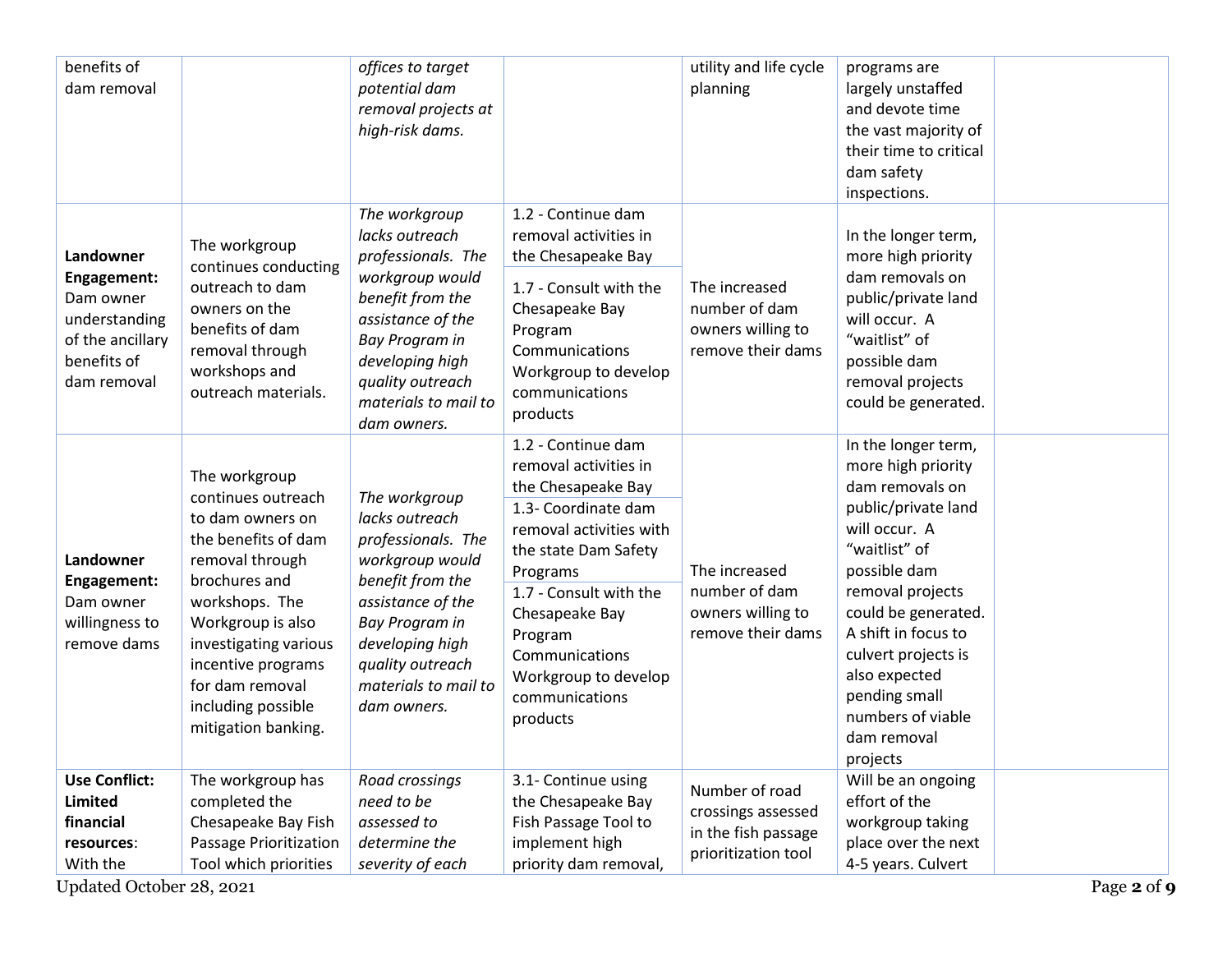| average cost of | dam removal            | potential barrier    | culvert and fish        | rankings will be     |  |
|-----------------|------------------------|----------------------|-------------------------|----------------------|--|
| stream barrier  | projects. The          | and associated fish  | passage projects        | developed to guide   |  |
| removal in      | workgroup currently    | passage benefits.    | 1.4 - Continue          | road crossing        |  |
| Maryland,       | uses the ranking to    | This assessment      | road/stream crossing    | projects and         |  |
| Pennsylvania    | guide our dam          | will determine the   | assessments, project    | strategically invest |  |
| and Virginia    | removal efforts and    | most severe          | development and         | public funding for   |  |
| hovering        | strategically invest   | barriers and will    | project                 | improved fish        |  |
| around          | public funds. Limited  | allow the            | implementation          | passage              |  |
| \$200,000, the  | culvert data has been  | workgroup to         | 2.5- Conduct target     |                      |  |
| Fish Passage    | added to this tool;    | better align limited | species monitoring      |                      |  |
| Workgroup       | however, the vast      | financial resources  | $(+/-$ and relative     |                      |  |
| needs           | majority of road       | with the best        | abundance) at road      |                      |  |
| increased       | crossings have not     | projects to meet     | culverts in VA          |                      |  |
| financial       | been assessed to       | the fish passage     | 2.6-Continue to         |                      |  |
| resources to    | determine whether      | outcome.             | develop                 |                      |  |
| continue to     | or not it represents a |                      | environmental DNA       |                      |  |
| remove dams     | fish barrier.          |                      | (eDNA) tool to detect   |                      |  |
| and improve     |                        |                      | shad. Continue          |                      |  |
| fish passage at |                        |                      | sampling for river      |                      |  |
| road crossings. |                        |                      | herring and apply river |                      |  |
|                 |                        |                      | herring eDNA analysis   |                      |  |
|                 |                        |                      | to determine priority   |                      |  |
|                 |                        |                      | fish passage projects   |                      |  |
|                 |                        |                      | and develop habitat     |                      |  |
|                 |                        |                      | use models              |                      |  |
|                 |                        |                      | 2.1- Monitor NOAA       |                      |  |
|                 |                        |                      | funded dam removal      |                      |  |
|                 |                        |                      | projects for the        |                      |  |
|                 |                        |                      | presence/absence of     |                      |  |
|                 |                        |                      | target fish species     |                      |  |
|                 |                        |                      | (Tier I monitoring)     |                      |  |
|                 |                        |                      | 2.2- Conduct Tier II    |                      |  |
|                 |                        |                      | monitoring on select    |                      |  |
|                 |                        |                      | dam removals            |                      |  |
|                 |                        |                      | (Currently, the         |                      |  |
|                 |                        |                      | Patapsco River          |                      |  |
|                 |                        |                      | monitoring is the only  |                      |  |
|                 |                        |                      | river designated as a   |                      |  |
|                 |                        |                      | Tier II site by NOAA)   |                      |  |
|                 |                        |                      |                         |                      |  |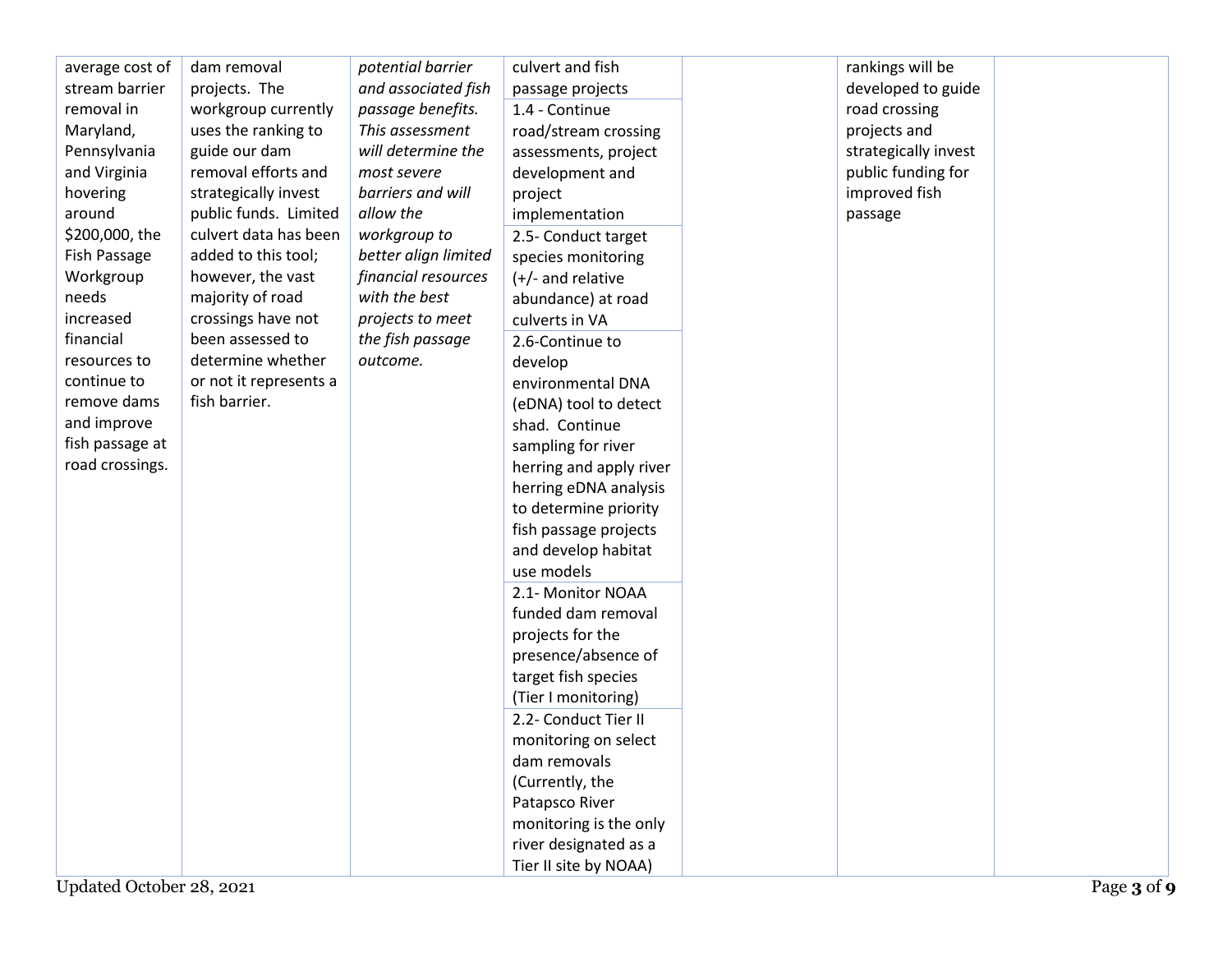|                                                                                                                                                                                  |                                                                                                                                                                                                                                                                                                                                                                                                                                                                                                                                 |                                                                                                                                                                                                                                                                                                                                       | 2.3 - Conduct target<br>species monitoring of<br>select dam removals in<br>VA $(+/-$ and relative<br>abundance)<br>2.4 - Conduct target<br>species counts at<br>technical fishways in<br>VA |           |                                                                                                                                                                                                                                                                                             |  |
|----------------------------------------------------------------------------------------------------------------------------------------------------------------------------------|---------------------------------------------------------------------------------------------------------------------------------------------------------------------------------------------------------------------------------------------------------------------------------------------------------------------------------------------------------------------------------------------------------------------------------------------------------------------------------------------------------------------------------|---------------------------------------------------------------------------------------------------------------------------------------------------------------------------------------------------------------------------------------------------------------------------------------------------------------------------------------|---------------------------------------------------------------------------------------------------------------------------------------------------------------------------------------------|-----------|---------------------------------------------------------------------------------------------------------------------------------------------------------------------------------------------------------------------------------------------------------------------------------------------|--|
| <b>Habitat</b><br><b>Condition:</b><br>Populations of<br>targeted fish<br>species-<br>particularly<br>river herring,<br>shad and<br>American eel-<br>have declined<br>nationwide | There are many<br>reasons for declining<br>populations including<br>habitat conditions,<br>water quality,<br>bycatch, climate<br>change including<br>possible changes in<br>migratory patterns<br>and spawning areas,<br>overfishing, and<br>others. The<br>workgroup does not<br>see these factors<br>directly influencing<br>whether the mileage<br>goal outcome is met<br>but instead as factors<br>influencing the<br>overall recovery of<br>the target species.<br>As such, no work<br>plan action has been<br>identified. | Information related<br>to bycatch and<br>possible changes<br>due to climate<br>changes have not<br>been well<br>documented. The<br>workgroup<br>continues to<br>review data and<br>research produced<br>by climate change<br>professionals to<br>assess any<br>potential impacts<br>to fish distribution<br>in various<br>watersheds. | <b>NA</b>                                                                                                                                                                                   | <b>NA</b> | Long term effort<br>including hosting<br>workshops and<br>seminars and<br>collaboration with<br>different groups to<br>increase<br>understanding<br>within the<br>workgroup. This<br>will allow<br>workgroup<br>members to better<br>understand the<br>factors affecting<br>target species. |  |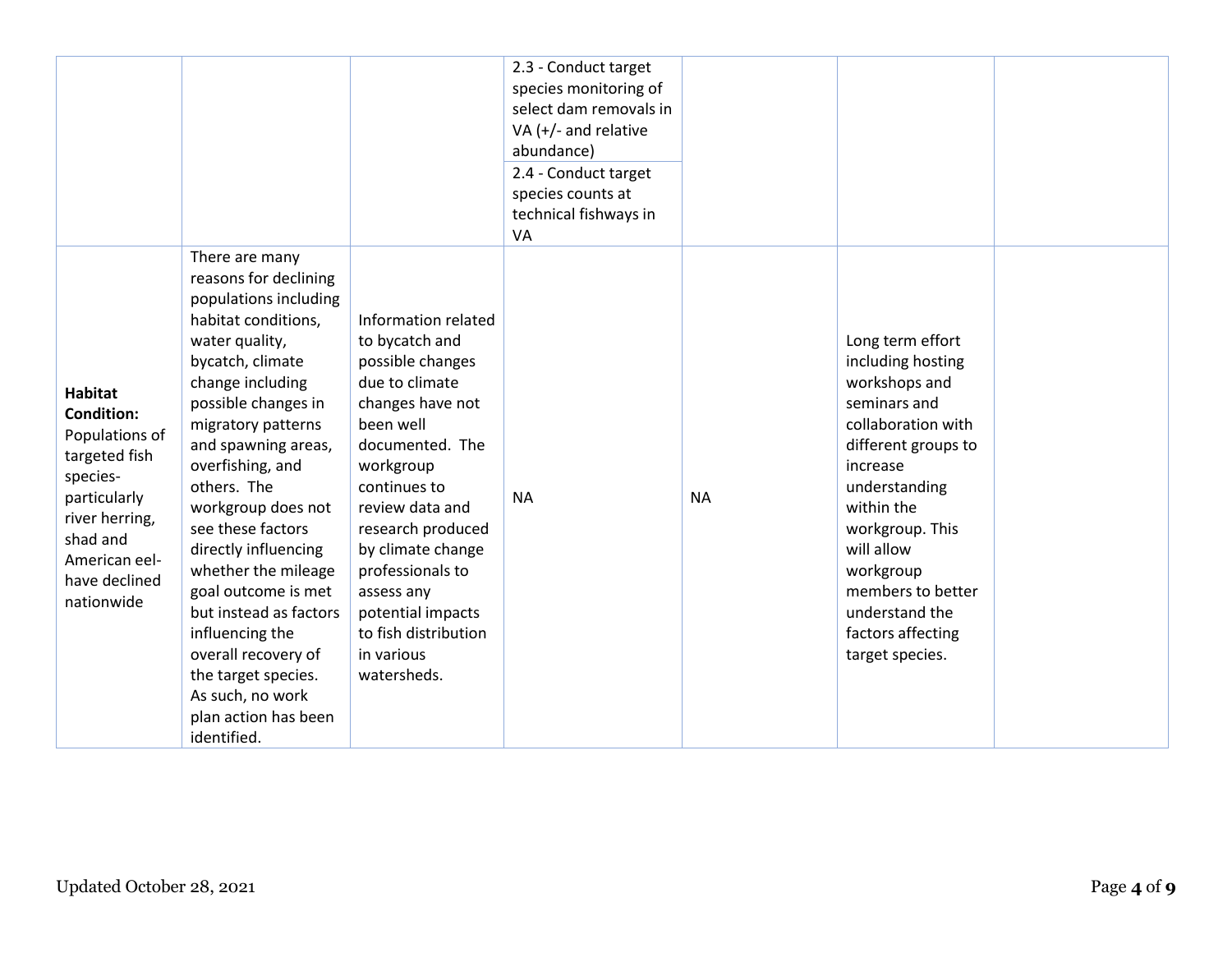| <b>ACTIONS - 2022-2024</b> |                                                                                                                                                                                                                                                                                             |                                                                                                                      |                                                                                                                                                                                                                 |                          |                 |  |  |
|----------------------------|---------------------------------------------------------------------------------------------------------------------------------------------------------------------------------------------------------------------------------------------------------------------------------------------|----------------------------------------------------------------------------------------------------------------------|-----------------------------------------------------------------------------------------------------------------------------------------------------------------------------------------------------------------|--------------------------|-----------------|--|--|
| <b>Action</b>              | <b>Description</b>                                                                                                                                                                                                                                                                          | <b>Performance Target(s)</b>                                                                                         | <b>Responsible</b>                                                                                                                                                                                              | Geographic               | <b>Expected</b> |  |  |
| #                          |                                                                                                                                                                                                                                                                                             |                                                                                                                      | <b>Party (or Parties)</b>                                                                                                                                                                                       | Location                 | <b>Timeline</b> |  |  |
|                            | Management Approach 1: During the period 2011-2025, restore historical fish migratory routes by opening 1,000 additional<br>stream miles, with restoration success indicated by the presence of Alewife, Blueback Herring, American Shad, Hickory<br>Shad, American Eel and/or Brook Trout. |                                                                                                                      |                                                                                                                                                                                                                 |                          |                 |  |  |
|                            |                                                                                                                                                                                                                                                                                             | Complete removal of the Bloede Dam<br>(monitoring phase).<br>Complete a feasibility/design study for<br>Daniels Dam. | <b>Maryland Department</b><br>of Natural Resources<br>(MD DNR), National<br>Oceanographic and<br>Atmospheric<br>Administration<br>(NOAA), US Fish and<br><b>Wildlife Service</b><br>(USFWS), American<br>Rivers | Ilchester, MD            | Ongoing         |  |  |
|                            | Continue dam removal                                                                                                                                                                                                                                                                        | Complete removal of the Cypress Branch<br>Dam.                                                                       | MD DNR, NOAA,<br>USFWS, American<br>Rivers                                                                                                                                                                      | Millington, MD           | $May-22$        |  |  |
| 1.1                        | activities in the Chesapeake Bay                                                                                                                                                                                                                                                            | Complete design for the Fort Meade Dam.                                                                              | USFWS, American<br>Rivers, NOAA                                                                                                                                                                                 | Ft. Meade, MD            | 2022            |  |  |
|                            |                                                                                                                                                                                                                                                                                             | Complete design for the Frank Bentz<br>Memorial Lake Dam.                                                            | American Rivers, MD<br><b>DNR</b>                                                                                                                                                                               | Thurmont, MD             | 2022            |  |  |
|                            |                                                                                                                                                                                                                                                                                             | Complete design for the Chiques Roller Mill<br>Dam.                                                                  | American Rivers, PA<br>Fish and Boat<br>Commission                                                                                                                                                              | Manheim, PA              | 2022            |  |  |
|                            |                                                                                                                                                                                                                                                                                             | Complete removal of the Kehm Run Dam.                                                                                | American Rivers, PA<br>Fish and Boat<br>Commission                                                                                                                                                              | York, PA                 | 2022            |  |  |
|                            |                                                                                                                                                                                                                                                                                             | Complete removal of Oakland Dam.                                                                                     | American Rivers,<br><b>USFWS</b>                                                                                                                                                                                | Susquehanna<br>Depot, PA | July-22         |  |  |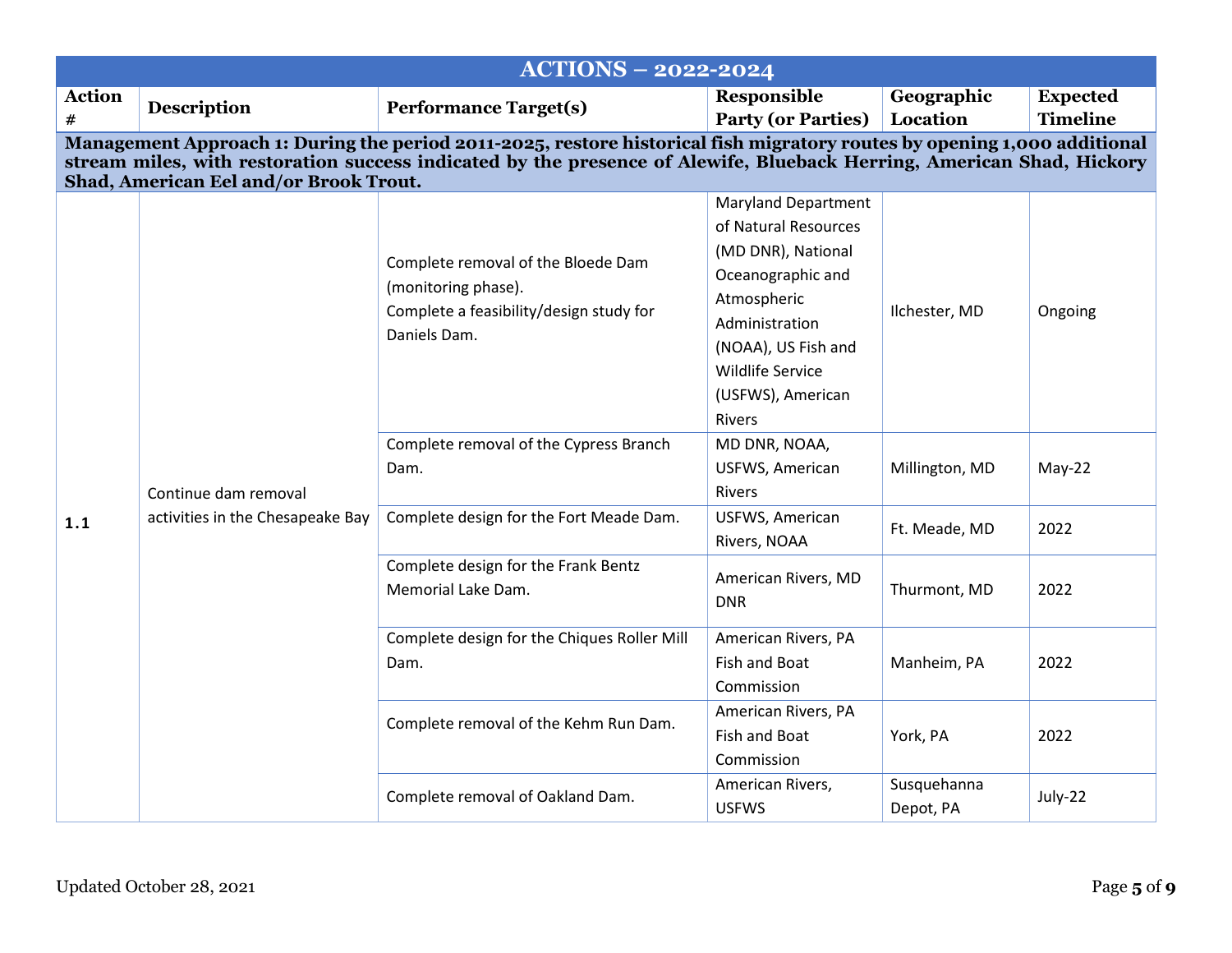|                             | <b>ACTIONS - 2022-2024</b>                                                                                                               |                                                                                                                                                                                                                                                                                               |                                                                                  |                                        |                                    |  |  |  |  |
|-----------------------------|------------------------------------------------------------------------------------------------------------------------------------------|-----------------------------------------------------------------------------------------------------------------------------------------------------------------------------------------------------------------------------------------------------------------------------------------------|----------------------------------------------------------------------------------|----------------------------------------|------------------------------------|--|--|--|--|
| <b>Action</b><br>$\pmb{\#}$ | <b>Description</b>                                                                                                                       | <b>Performance Target(s)</b>                                                                                                                                                                                                                                                                  | <b>Responsible</b><br><b>Party (or Parties)</b>                                  | Geographic<br>Location                 | <b>Expected</b><br><b>Timeline</b> |  |  |  |  |
|                             |                                                                                                                                          | Complete removal of Brush Mountain Dam.                                                                                                                                                                                                                                                       | American Rivers, PA<br>Fish and Boat<br>Commission                               | Altoona, PA                            | 2022                               |  |  |  |  |
|                             |                                                                                                                                          | Complete planning phase for the removal of<br>the Rapidan Mill Dam on the Rapidan River.                                                                                                                                                                                                      | The Center for Natural<br>Capital                                                | Rapidan, VA                            | 2022                               |  |  |  |  |
|                             |                                                                                                                                          | Complete planning phase for the removal of<br>Ashland Mill Dam from the South Anna<br>River.                                                                                                                                                                                                  | <b>Private Consulting</b><br>Firm                                                | Ashland, VA                            | 2022                               |  |  |  |  |
|                             |                                                                                                                                          | Complete design of the College Lake Dam                                                                                                                                                                                                                                                       | American Rivers,<br>Virginia Department<br>of Wildlife Resources,<br><b>NOAA</b> | Lynchburg, VA                          | 2022                               |  |  |  |  |
| 1.2                         | Continue dam removal<br>activities in the Chesapeake Bay                                                                                 | Various dam removal planning, design and<br>implementation projects - many projects are<br>in a feasibility study phase where there are<br>no immediate milestones during 2022-2023.<br>Continue outreach to dam owners on the<br>benefits of dam removal through brochures<br>and workshops. | Fish Passage<br>Workgroup                                                        | Varies                                 | Varies                             |  |  |  |  |
| 1.3                         | Coordinate dam removal<br>activities with the state dam<br>safety programs                                                               | Establish or continue relationships with<br>state dam safety programs. Have dam<br>safety programs acknowledge dam removal<br>as an option for end of utility and life cycle<br>planning.                                                                                                     | Fish Passage<br>Workgroup                                                        | <b>Entire Chesapeake</b><br>Bay region | Varies                             |  |  |  |  |
| 1.4                         | Continue road/stream crossing<br>activities (assessments, project<br>development and project<br>implementation) in the<br>Chesapeake Bay | Over 165,000 road/stream crossing are<br>present in the Chesapeake Bay watershed.<br>High priority road/stream crossings will be<br>assessed for fish passage and climate<br>resilience. High priority projects will be                                                                       | Fish Passage<br>Workgroup                                                        | <b>Entire Chesapeake</b><br>Bay region | Varies                             |  |  |  |  |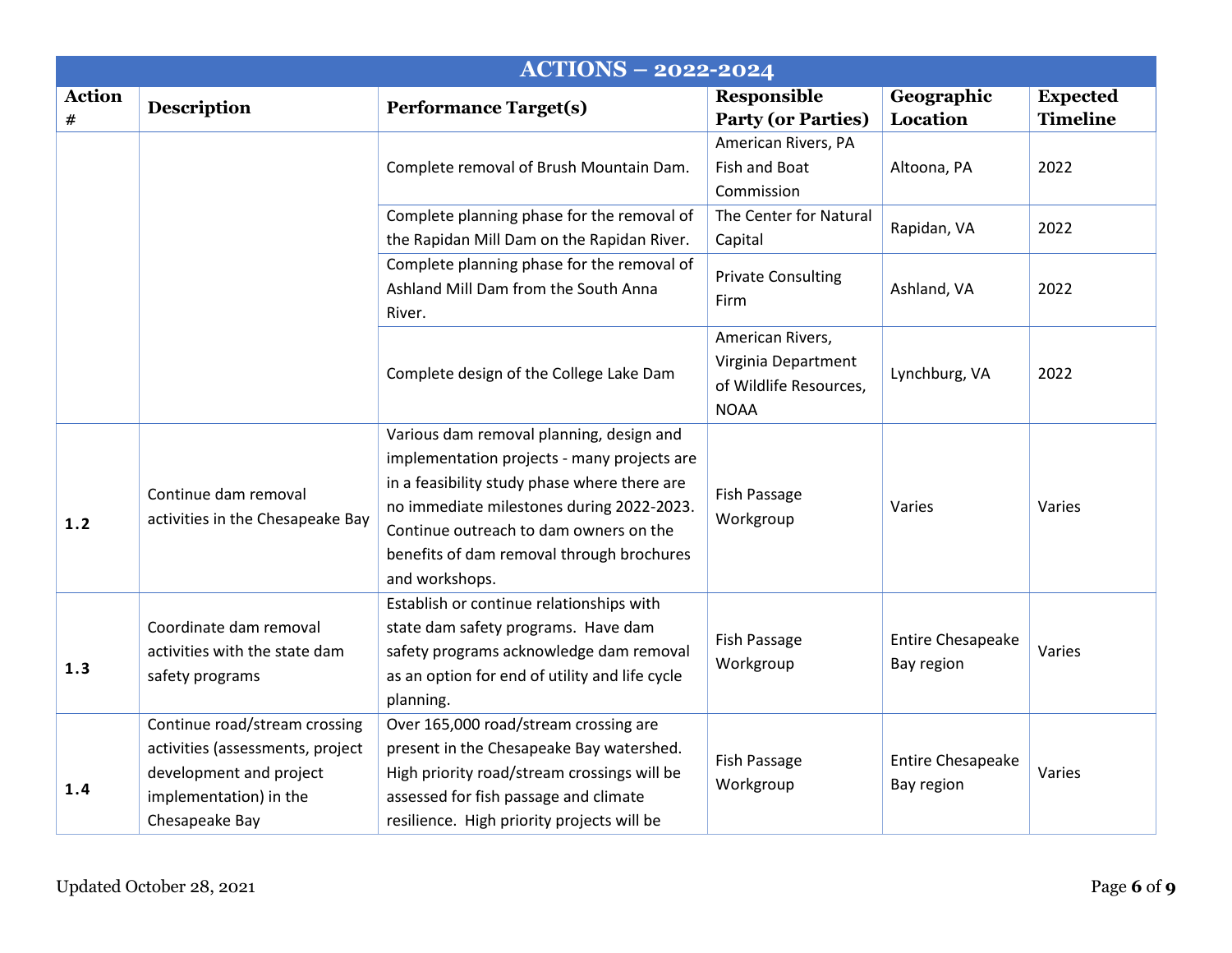| <b>Responsible</b><br><b>Performance Target(s)</b><br><b>Party (or Parties)</b><br>constructed using aquatic passage design<br>Distribute the final Maryland guidance<br>document Version 1 to regulatory and | Geographic<br>Location                                                                                                                                                                                                                                                                                                                                                                                                                                                                                                                                                                                                                                                                                                                                                                            | <b>Expected</b><br><b>Timeline</b>                                                                                                       |
|---------------------------------------------------------------------------------------------------------------------------------------------------------------------------------------------------------------|---------------------------------------------------------------------------------------------------------------------------------------------------------------------------------------------------------------------------------------------------------------------------------------------------------------------------------------------------------------------------------------------------------------------------------------------------------------------------------------------------------------------------------------------------------------------------------------------------------------------------------------------------------------------------------------------------------------------------------------------------------------------------------------------------|------------------------------------------------------------------------------------------------------------------------------------------|
|                                                                                                                                                                                                               |                                                                                                                                                                                                                                                                                                                                                                                                                                                                                                                                                                                                                                                                                                                                                                                                   |                                                                                                                                          |
|                                                                                                                                                                                                               |                                                                                                                                                                                                                                                                                                                                                                                                                                                                                                                                                                                                                                                                                                                                                                                                   |                                                                                                                                          |
| Workgroup                                                                                                                                                                                                     | <b>Entire Chesapeake</b><br>region                                                                                                                                                                                                                                                                                                                                                                                                                                                                                                                                                                                                                                                                                                                                                                | Ongoing                                                                                                                                  |
| Fish Passage<br>Workgroup                                                                                                                                                                                     | State of Maryland                                                                                                                                                                                                                                                                                                                                                                                                                                                                                                                                                                                                                                                                                                                                                                                 | 2022                                                                                                                                     |
| Fish Passage<br>Workgroup                                                                                                                                                                                     | Chesapeake Bay<br>watershed                                                                                                                                                                                                                                                                                                                                                                                                                                                                                                                                                                                                                                                                                                                                                                       | Ongoing                                                                                                                                  |
|                                                                                                                                                                                                               |                                                                                                                                                                                                                                                                                                                                                                                                                                                                                                                                                                                                                                                                                                                                                                                                   |                                                                                                                                          |
| NOAA, funding<br>recipients                                                                                                                                                                                   | At dam removal<br>sites                                                                                                                                                                                                                                                                                                                                                                                                                                                                                                                                                                                                                                                                                                                                                                           | Ongoing                                                                                                                                  |
| NOAA, American<br>Rivers, MD DNR,<br>University of                                                                                                                                                            | Patapsco River<br>near Ellicott City,<br><b>MD</b>                                                                                                                                                                                                                                                                                                                                                                                                                                                                                                                                                                                                                                                                                                                                                | Ongoing<br>through 2023<br>Page 7 of 9                                                                                                   |
|                                                                                                                                                                                                               | design professionals for implementation;<br>Fish Passage<br>and begin discussions with other states for<br>adopting/modifying guidance for entire<br>Fish Passage Workgroup review and provide<br>comments to USACE on draft mitigation<br>calculator; Complete the final guidance<br>document with calculator tool, and<br>distribute the document to regulatory and<br>dam removal practitioners for<br>Coordinate closely with the CBP<br>Communications workgroup when<br>developing communication products to<br>ensure consistent messaging and that best<br>target species at a select number of projects within the Chesapeake Bay watershed.<br>All NOAA funded dam removals will be<br>monitored for Tier I metrics.<br>Conduct Tier II monitoring on the Patapsco<br>County (UMBC), US | Management Approach 2: Document return of fish to opened stream reaches by establishing the presence or absence of<br>Maryland Baltimore |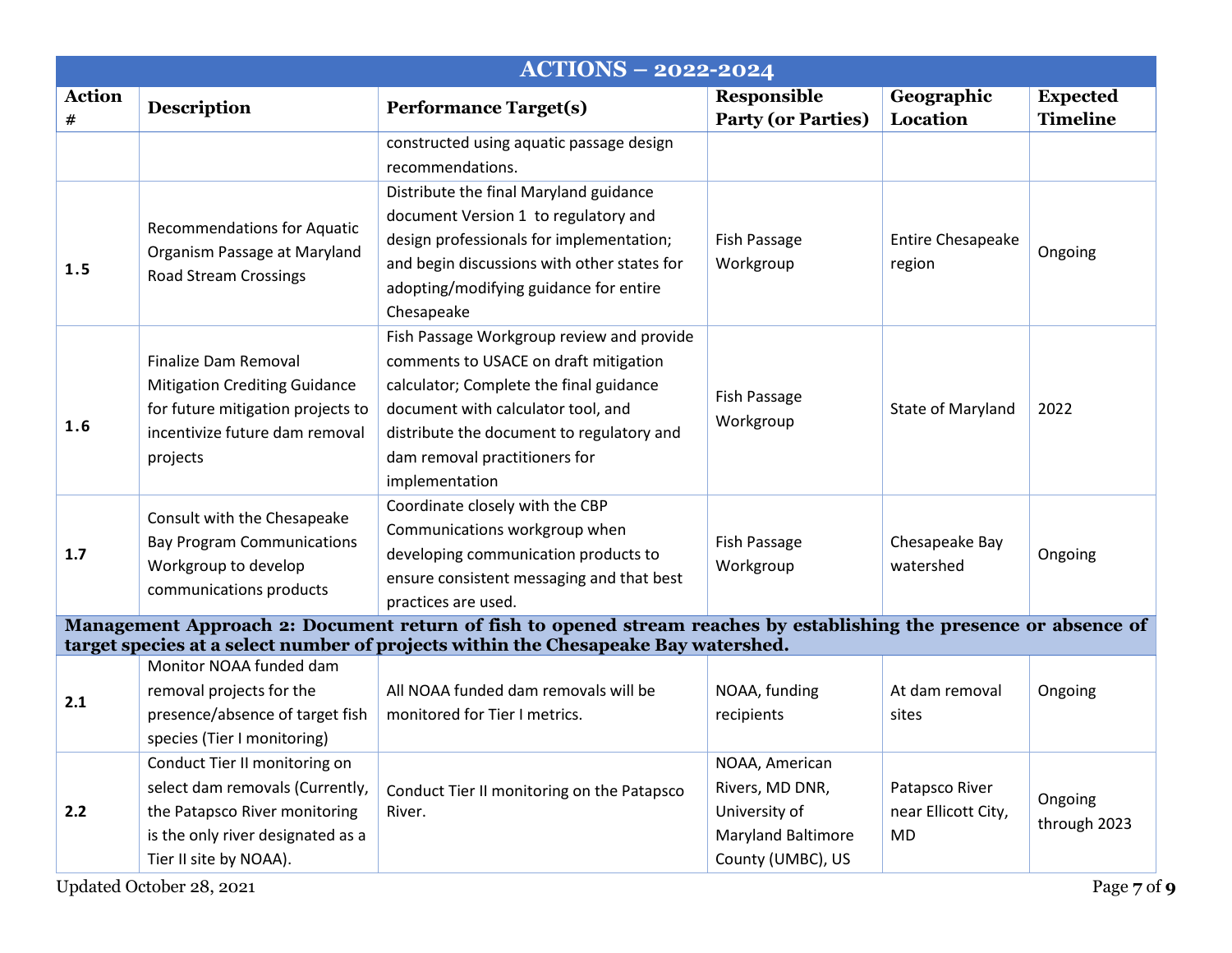| <b>ACTIONS - 2022-2024</b> |                                                                                                      |                                                                                                                                                                                                                                                                                                                                                                                                      |                                                        |                                                                                                                                                                                                                   |                                                                                                                  |  |  |
|----------------------------|------------------------------------------------------------------------------------------------------|------------------------------------------------------------------------------------------------------------------------------------------------------------------------------------------------------------------------------------------------------------------------------------------------------------------------------------------------------------------------------------------------------|--------------------------------------------------------|-------------------------------------------------------------------------------------------------------------------------------------------------------------------------------------------------------------------|------------------------------------------------------------------------------------------------------------------|--|--|
| <b>Action</b><br>#         | <b>Description</b>                                                                                   | <b>Performance Target(s)</b>                                                                                                                                                                                                                                                                                                                                                                         | Responsible<br><b>Party (or Parties)</b>               | Geographic<br>Location                                                                                                                                                                                            | <b>Expected</b><br><b>Timeline</b>                                                                               |  |  |
|                            |                                                                                                      |                                                                                                                                                                                                                                                                                                                                                                                                      | <b>Geological Survey</b><br>(USGS), MGS, USFWS         |                                                                                                                                                                                                                   |                                                                                                                  |  |  |
| 2.3                        | Conduct target species<br>monitoring of select dam<br>removals in VA (+/- and relative<br>abundance) | Boat electrofishing upstream of Harvell Dam<br>removal on the Appomattox River and<br>Embrey Dam removal on the Rappahannock<br>River.                                                                                                                                                                                                                                                               | Virginia Department<br>of Wildlife Resources<br>(VDWR) | <b>Appomattox River</b><br>in Petersburg, VA<br>and<br>Rappahannock<br>River near<br>Fredericksburg,<br>VA                                                                                                        | Ongoing but<br>dependent on<br>continued<br>availability of<br>funding for fish<br>passage<br>technician<br>crew |  |  |
| 2.4                        | Conduct target species counts<br>at technical fishways in VA                                         | Continue annual American Shad count at<br>Boshers Vertical Slot Fishway (mulitiple<br>species including American Shad and Striped<br>Bass). Continue electronic herring run count<br>at Walkers Dam Denil fishway. Continue<br>development of monitoring protocols for<br>newly constructed pool and weir fishway on<br>Chandlers Pond Dam (multiple species<br>including American Eel and herring). | <b>VDWR</b>                                            | Boshers Dam in<br>Henrico County on<br>James River near<br>Richmond, VA.<br>Walkers Dam in<br>New Kent Count<br>on Chickahominy<br>River near Lanexa,<br>VA.<br><b>Chandlers Pond</b><br>Dam near<br>Montross, VA | Ongoing but<br>dependent on<br>continued<br>availability of<br>funding for fish<br>passage<br>technician<br>crew |  |  |
| 2.5                        | Conduct target species<br>monitoring (+/- and relative<br>abundance) at road culverts in<br>VA       | Continue annual backpack electrofishing at<br>selected road stream crossing fish passage<br>projects on Rappahannock tributaries.                                                                                                                                                                                                                                                                    | <b>VDWR</b>                                            | Rappahannock<br>tributaries                                                                                                                                                                                       | Ongoing but<br>dependent on<br>continued<br>availability of<br>funding for fish<br>passage<br>technician<br>crew |  |  |